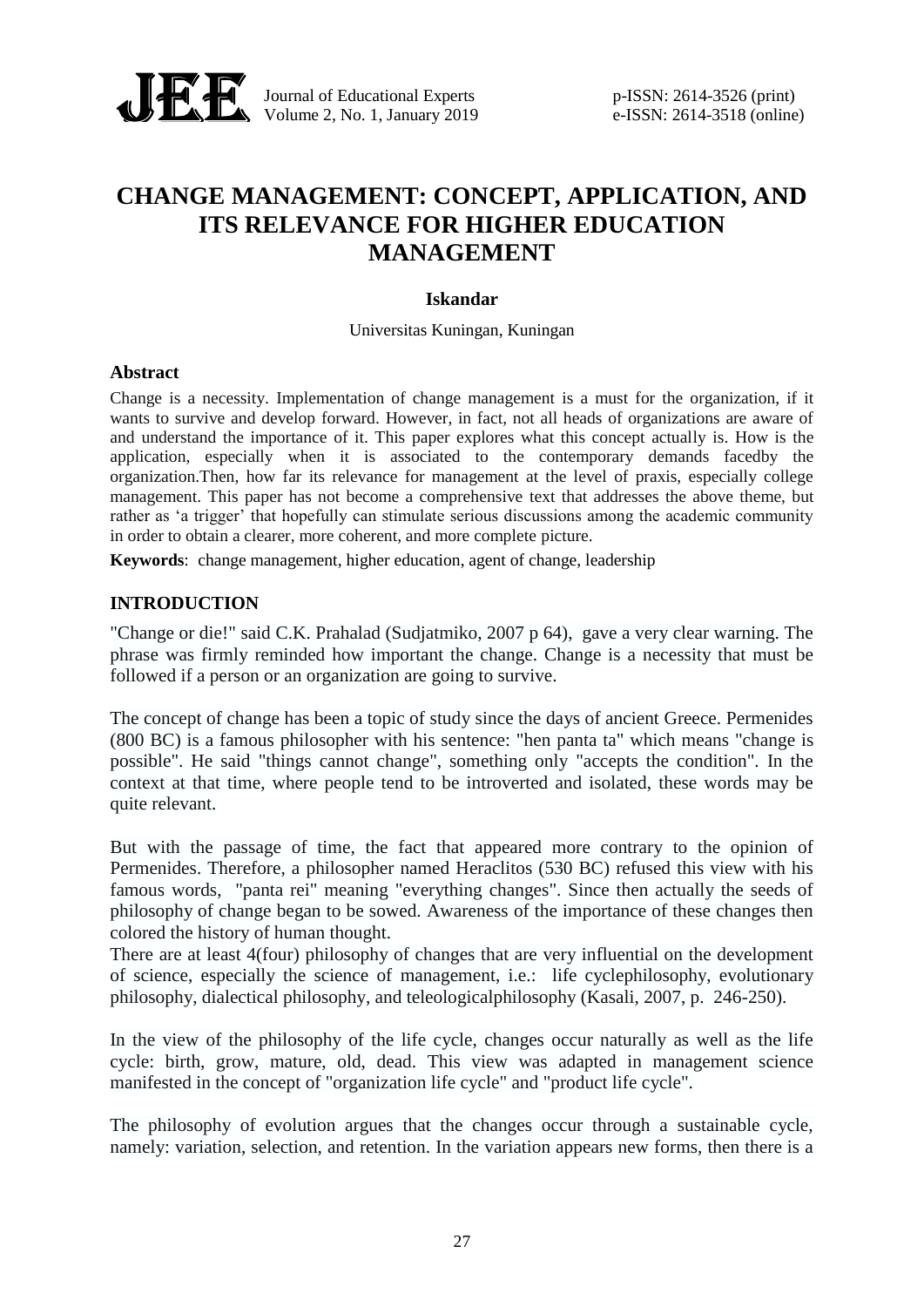process of natural selection, there are dead and there are who/which can still survive, those who can survive then perform retention that is keeping them still exist.

Dialectical philosophy sighted bring human beings are born different. Such pluralism is in addition to encourage cooperation also potentially lead to conflict. In the process of this conflict dialectical process occurs: thesis - antithesis - synthesis. Synthesis as a "win-win" then becomes the new thesis which will encourage the emergence of a new antithesis and then gave birth to a new synthesis,and so on.

While the philosophy of teleology views that the changes are triggered by the emergence of "visionary leader". Leaders who are able to see far ahead as viewed with the aid of a telescope. Then, they formulate clear goals and objectives that the organization can move in a creative, adaptive, and interactive way toward achieving that goal. This philosophy which gave birth to the concept of "result-based management".

Today there is no word that is so magical and mysteriousexcept the word 'change'. It is even considered as something that is eternal in this world. Kasali (2006, p. xxxiii-xxxv) identified 10 (ten) characteristics of change, namely: 1) Change is mysterious, because it is not easy to be handled and controlled; 2) Change requires a "change makers" who had the extraordinary courage; 3) Not everyone can see or realize the change, only leader who has a vision of far future are able to realize it; 4) Change happens any time and encourage change with the chain; 5) There is a hard side (money, technology) and the soft side (human, organizations) of the change; 6) Change takes time, costs, and strength; 7) It takes a special effort to touch fundamental value as a source of change; 8) Change is always colored by myth; 9) Change raises expectations; and 10) Change can also cause fears and panics.

## **Change Management: Concepts and Applications**

Sudjatmiko (2007, p. 64) defines change management as "the process of managing change from the human side." Thus, according to him, the change in terms of technology or its working processesis not included in Change Management. This is in line with the view of Kasali (2007, p.iv) who states that the Change Management "are basically not to apply the technology, methods, structures, or new managers" but "changing people's way to think and behave".

There are many versions of the Change Management disciplines. But many experts agree this science is a combination of many disciplines such as management, business, psychology, and even engineering. The disciplineof Change Management can be traced of the emergence of scientific management movement pioneered by Frederick Taylor (1911), and Edward Deming (1960) with his quality control movement, followed by Rosabeth Moss Kanter (1983) who call for the importance of continuous innovation. But among the experts, John Kotter, one who is currently regarded as the main expert in the change affairs. His book,Leading Change (1996) and The Heart of Change(1998) is regarded as a handbook on Change Management which is the most complete.

Along with the development of the discourse changes, various management experts say a few models that can assist organizations in applying change management. Prosci & Change Management Center, for example, builds a model known by the acronym ADKAR, namely: 1) Awareness, people or members of the organization who you want to change to know and realize why changes are needed; 2) Desire, their support and participation in changes both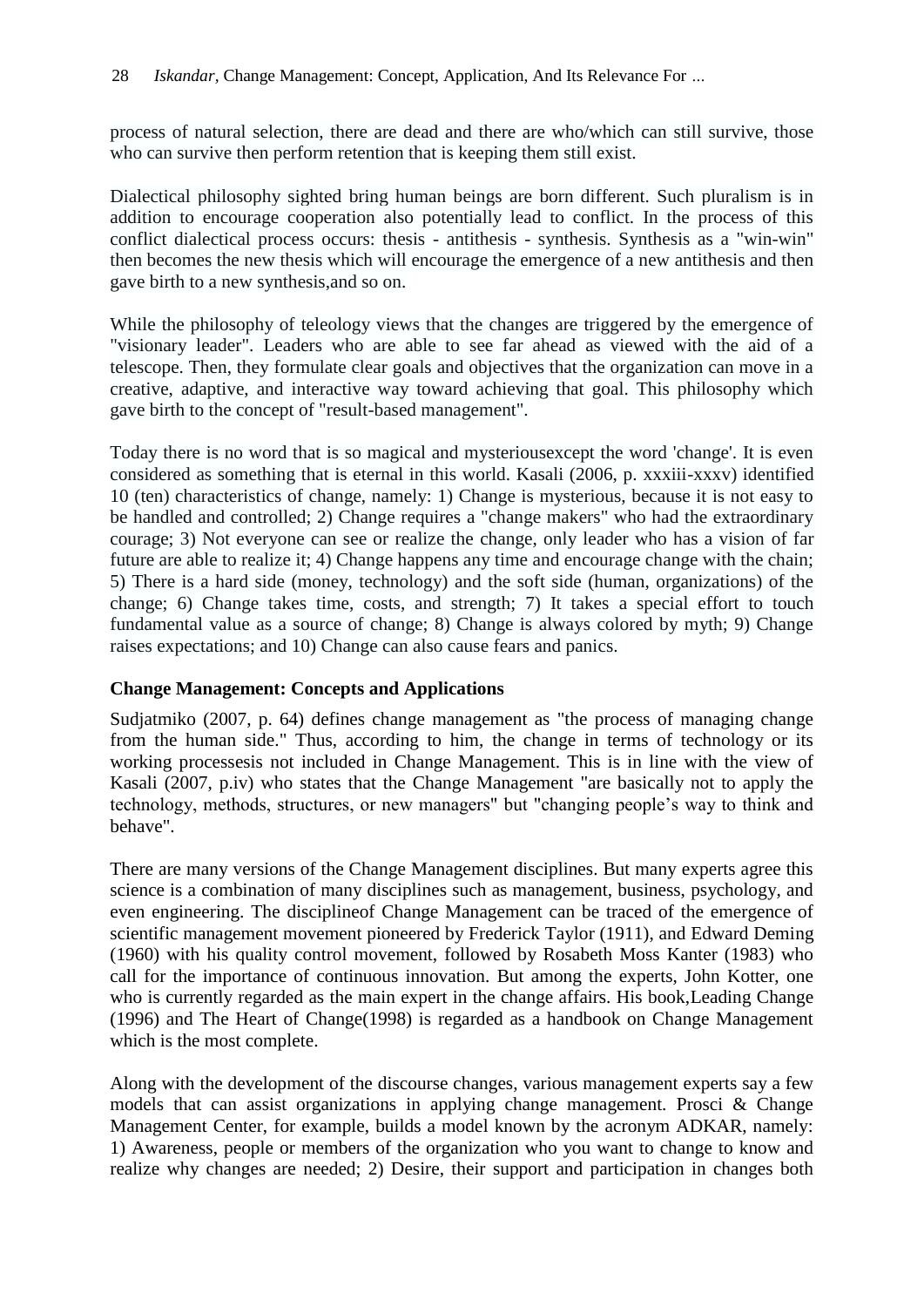come from among the leadersand members of the organization; 3) Knowledge, know how to change; 4) Ability, their ability to implement new skills and behaviors; and 5) Reinforcement, capable of sustaining the achievements of change (Pambudi, 2007, p. 60).

Various other models were developed by experts. For example,Jakarta Consulting Group (JCG), which issued "JCG Mastery of Change"; Red Pyramid developed the "Pentagon Models", while Rhenald Kasali initiated the "Re Code Your Change DNA". But whatever the model, Change Management includes three (3) important stages: planning, implementation, and management of change results.

#### **Planning Phase**

In this phase, the first step to be taken is the "sense of urgency" for all crew members of the organization. This step should be done when the organization is in good condition, because when you are in a critical condition, change will be very heavy.

The second step in this phase is to determine what you want to change, and formulate its goal. In this context, aleader must be able to build a vision and strategy, because without them, changes could occur without direction.

The third step is to build the enthusiasm of members of the organization to change. Here, the leader's ability to relate to people who are invited to change is crucial. Whatever the changes that will be built will eventually lead to "people issues" i.e.: what are the benefits of these changes for them. The enthusiasm of the employees will be awakened if they have hopes that the changes make their fate would be better.

The fourth step is to parse the competences regarding what should be fulfilled to achieve the goals of change. These strategies will bear the training needed to acquire competencies that support long-term business strategy that does not exist today. In addition to technical competency, Kasali (2007: 66) warns that more fundamental is the change of mindset. Therefore, Kasali encourage leaders pay attention OCEAN levels both for themselves and for their members. OCEAN is the acronym of: Openess to experience (open to new things); Conscientiousness (listen with heart); Extroversion (open to other people); Agreeableness (open on agreement); and Neuroticism (open to pressure).

The fifth step is to prepare the supporting infrastructures, such as: performancesystem, reward system, performance indicators, information technology, and if necessary to form a management team that is popularly called agentsof change. However, it should be realized that although there are agentsof change, leaders must keep working to involve the entire members of organization in change.

The final step in this phase is to determine the right time to initiate change. When everything was ready, the implementation phase begins. Set a target date in accordance with the needs and scale of the changes that you want to do. The target of time is important that the objectives that have been set is measurable and to get feedback to get better achivement.

#### **Planning Phase**

The implementation phase is the period of travel. In this phase, the role of the leader is determinant factor of the success of changes. In facing any situation, leaders must be able to make strategic decisions and consistently implement that decision. In managing this decision,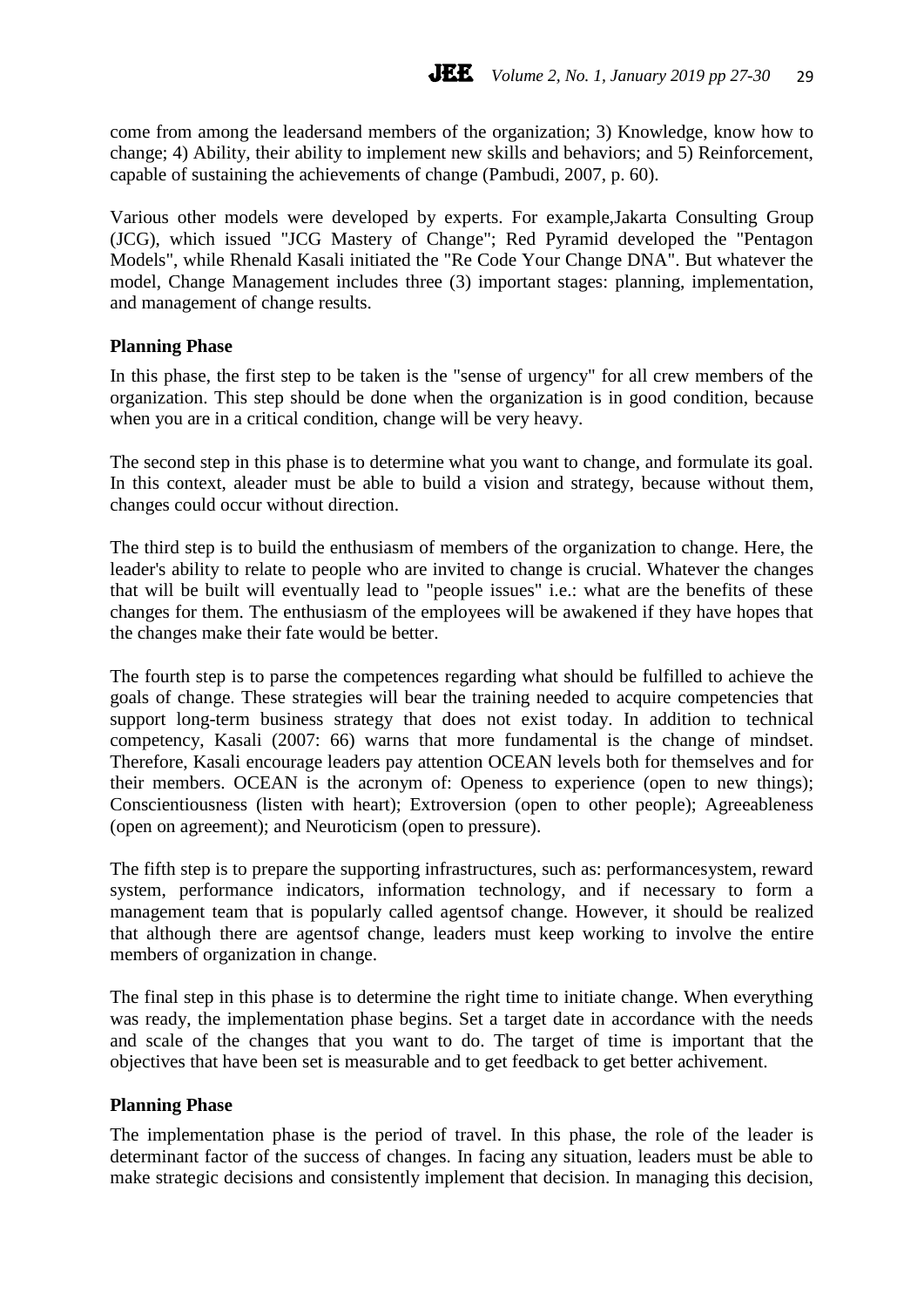communication is very important. Leaders are required to be able to communicate proactively (not reactively), the focus, and sometimes can not be delegated. It is important to maintain supports, because the change is essentially an individual trip to face uncertainty.

Employees' supports to these changes is very crucial. According to D'Aprix and Gay in Pambudi(2007, p. 62), in addressing the changes, employees are divided into 5 (five) groups, namely: a) Early adapters, are people who receive directly your change; b) Early majority, are people who recognize the need for change but not immediately accepted (hopeful); c) Undecided, are people who are waiting which way the wind is blowing (fence sitter); d) Late majority, are people who are anxious about the growing conditions, especially the impact of changes to himself; and e) Late adapters, are those who openly reject the change (resistance).

Among resistantsare believed would always be in the process of change. Leaders are required to manage this resistance wisely so that they are aware of and willing to work together to support the change. If a variety of ways (communication, education, negotiation, even manipulation) does not succeed, then the coercive action is needed (forcing to join or go).

In this second phase, besides the ability to make decisions and the ability to communicate, leaders should also create small wins. Appreciate the hard work of employees in achieving the targets of change with incentives to motivate them to work better. It is also important to make sure employees that the organization is on the right track in the process of change.

# **End Management Phase**

If the success has not been achieved, leaders are required to correct the deficiencies and weaknesses. Meanwhile, when the success has been achieved, a leader is in the pleasant as well as harmfulsituation. The organization enters into a new comfort zone. In this context, Kotter in Pambudi (2007, p. 64) gives two formulas: a) Consolidate successes and maintain momentum; and b) Plant the existing change become a culture.

Change in an organization is starting from the leader (start at the top), but the leadership is not enough. Kasali (2007, p. 18) states that the change requires five things at once, namely: a) Vision: the vision of the future direction; b) Skills, the skills to be able to do new demands. These skills must be continually nurtured, grown and developed; c) Incentives, namely adequate incentives; d) Resources, the resources that facilitate the movement and growth; and e)Action Plan, which is integrated in the specific action plan, planned, written, and understood by all actors involved.

**Planning Phase** - Recognizing the need for change - What do you want to change and what change's goals - Building enthusiasm of members to change - Determining the needed competence - Setting up supporting infrastructure - Determining the right **Implementation** Strategic decision making **Proactive** Communications Celebrate the small victories **End**  - Evaluation and correction Consolidate success - Instill a culture change

Figure 1: Process of Change Management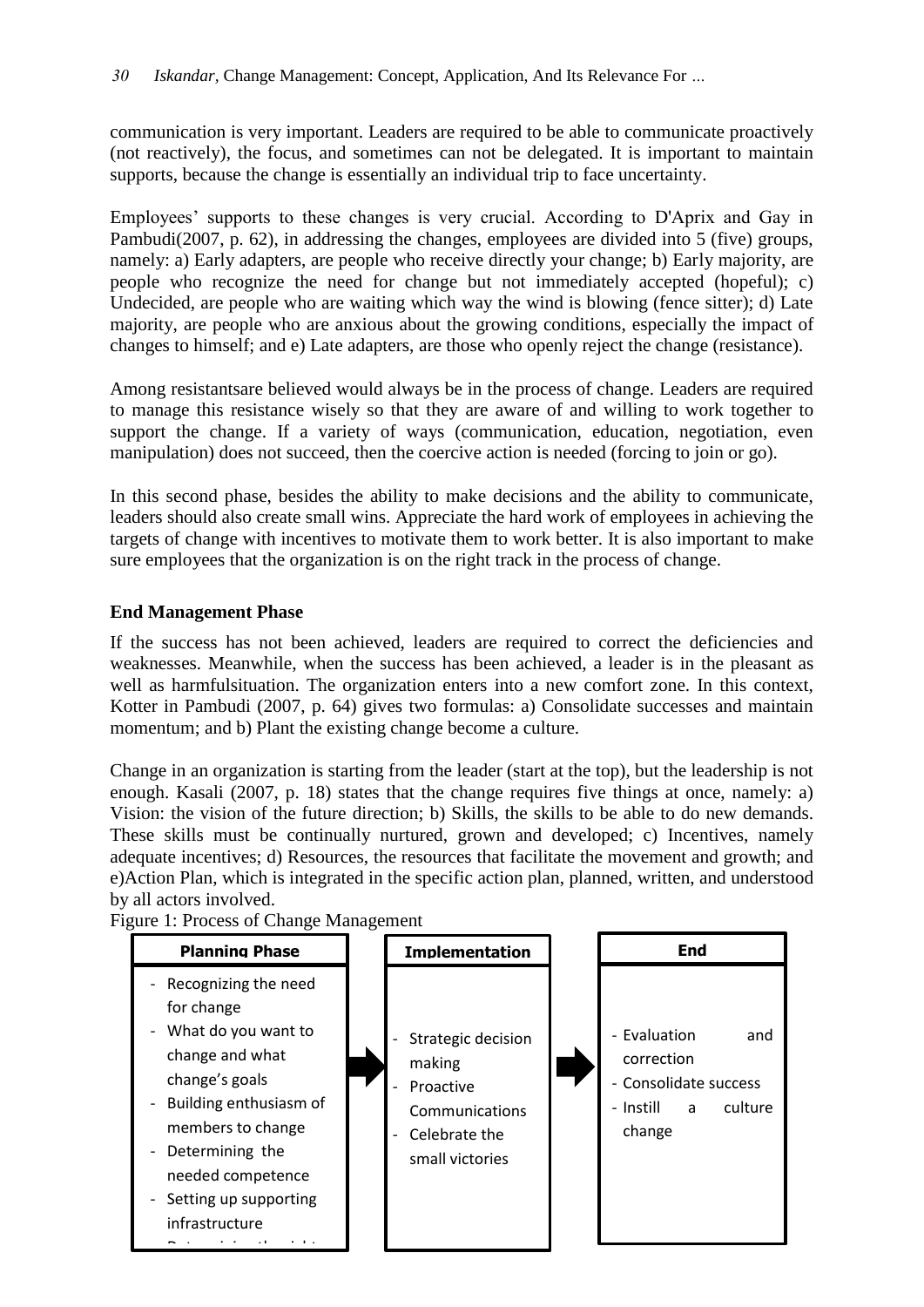#### **Relevance for Higher Education Management**

In this era of globalization, the college is an organizational entity which is not only required to constantly change, but also must continue to anticipate changes. There are many challenges impacted by the globalization process that must be addressed properly by the college if it wants to continue to exist and thrive. Therefore, the application of change management in higher education is a must.

According to Atkinson (Indrajit and Djokopranoto, 2007, p. 94) the challenges facing higher education in the future requires anticipation of the managers of the college are as follows:

- 1) The college will change from one institution to monopolize knowledge was just so an agency of information provider. Therefore, the university will no longer monopolize the production of knowledge, but they have to compete with other information service providers.
- 2) The college will be changed from an institution that is limited by time and geography becomes aborderless institution. Global university will be able to teach students wherever and whenever and can take lecturers from anywhere.
- 3) The learning process will lead to the process of getting high-quality interaction which is based on sophisticatedinformation and communication technology.
- 4) The synergies and cooperation between universities internationally will become a necessity. Internationalization of the university will cover three main activities, namely: collegialactivity, collaborative activity, and entrepreneurial activity.

So, how and from where we start the change in the environment of our institutions? Gladwell in Kasali(2007, p. 173), observed that the change could come from the emergence of agentsof change who are aware of and inspired about the need for change. The influence of this agent of change will be such an epidemic of infectious disease that spreads rapidly. In the context of higher education, it would be better,the agent of change that comes from the highest leadership of the university, because of his authority,he would quickly implement the changes. However, although the agent of change does not come from the supreme leader, though the way would be more complicated and longer.

According to Gladwell (Kasali, 2007: 178) there are four rules that are very important in the process of change, namely:

- 1) Change begins from a few people who are able to perform the role of infection effectively.
- 2) Adhesive factor, that is, people who are able to convey a message so that the message of the "inherent" in the minds of many people.
- 3) Do not ignore the small matters, because trivial small matters can be transmitted and expandedand cannot be controlled.
- 4) Consider the context, that is, the most appropriate time or place to make changes.

The challenges facing higher education in the future will increasingly large and complex. Being very relevant here to hear the advice Kasali (2007: 242) that we re-encodes the DNA codes us to be more open, more responsive, and more creative.